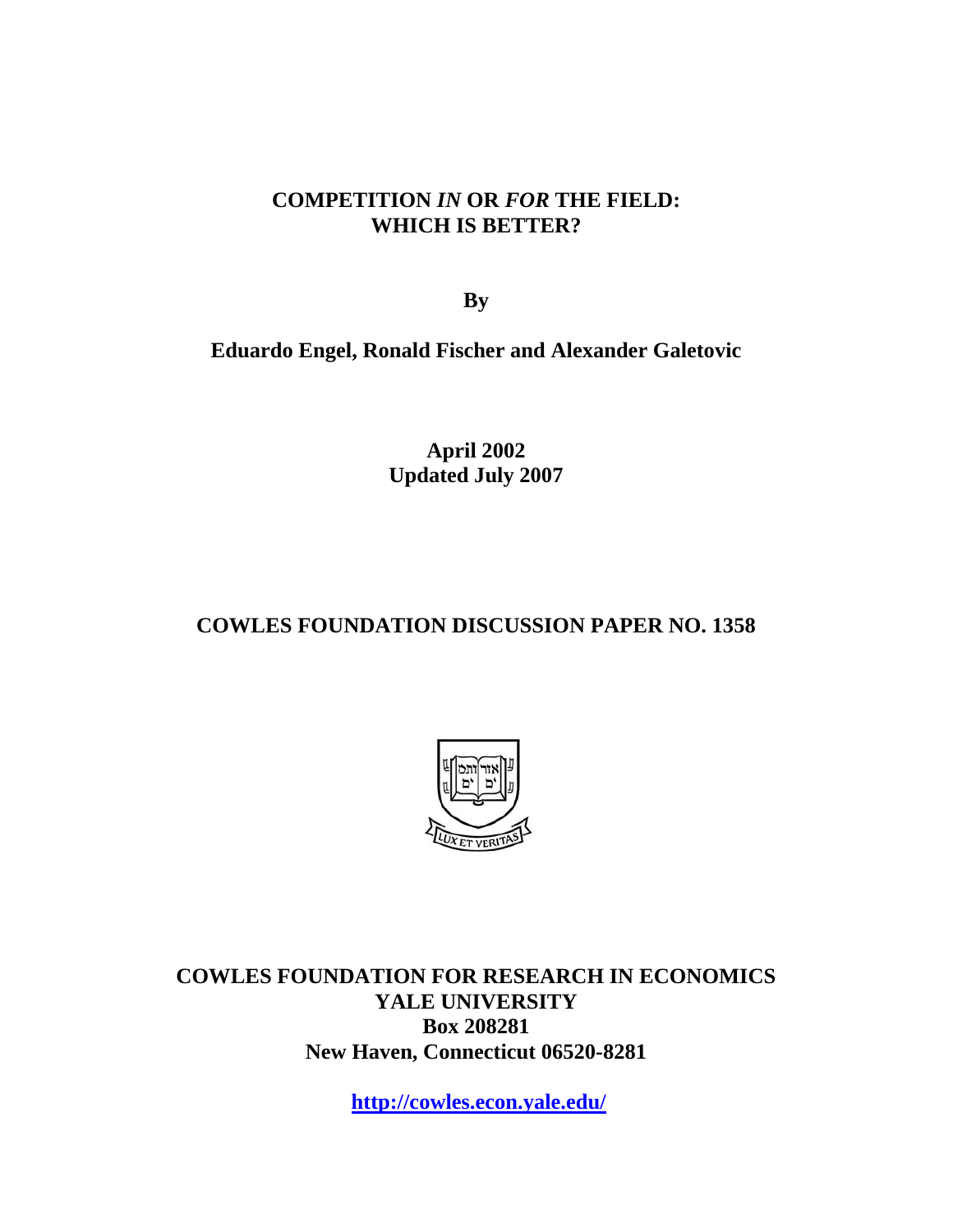# COMPETITION IN OR FOR THE FIELD: WHICH IS BETTER?

# BY EDUARDO ENGEL, RONALD FISCHER AND ALEXANDER GALETOVIC<sup>1</sup> July, 2007

#### **Abstract**

A principal, who wants prices to be as low as possible, contracts with agents who would like to charge the monopoly price. The principal chooses between a Demsetz auction, which awards an exclusive contract to the agent bidding the lowest price (competition for the field) and having two agents provide the good under (imperfectly) competitive conditions (competition in the field). We obtain a simple sufficient condition showing unambiguously which option is best. The condition depends only on the shapes of the surplus function of the principal and the profit function of agents, and is independent of the particular duopoly game played ex post. We apply this condition to three canonical examples—procurement, royalty contracts and dealerships—and find that whenever marginal revenue for the final good is decreasing in the quantity sold, the principal prefers a Demsetz auction. Moreover, a planner who wants to maximize social surplus also prefers a Demsetz auction.

Key words: Demsetz auction, double marginalization, franchising, joint vs. separate auctions, monopoly, procurement, dealerships, royalty contracts

JEL classification: D44, L12, L92

 $1$ Engel: Yale University and NBER. Address: Department of Economics, Yale University, 28 Hillhouse Ave., New Haven, CT 06511. Fischer: University of Chile. Address: Center for Applied Economics (CEA), Department of Industrial Engineering, University of Chile, Av. República 701, Santiago, Chile. Galetovic: Facultad de Ciencias Económicas y Empresariales, Universidad de Los Andes, Av. San Carlos de Apoquindo 2200, Santiago, Chile.Emails: eduardo.engel@yale.edu, rfischer@dii.uchile.cl, agaletovic@uandes.cl. We received valuable suggestions from F. Balmaceda. Financial support from FONDECYT (Grant 1980658) is gratefully acknowledged.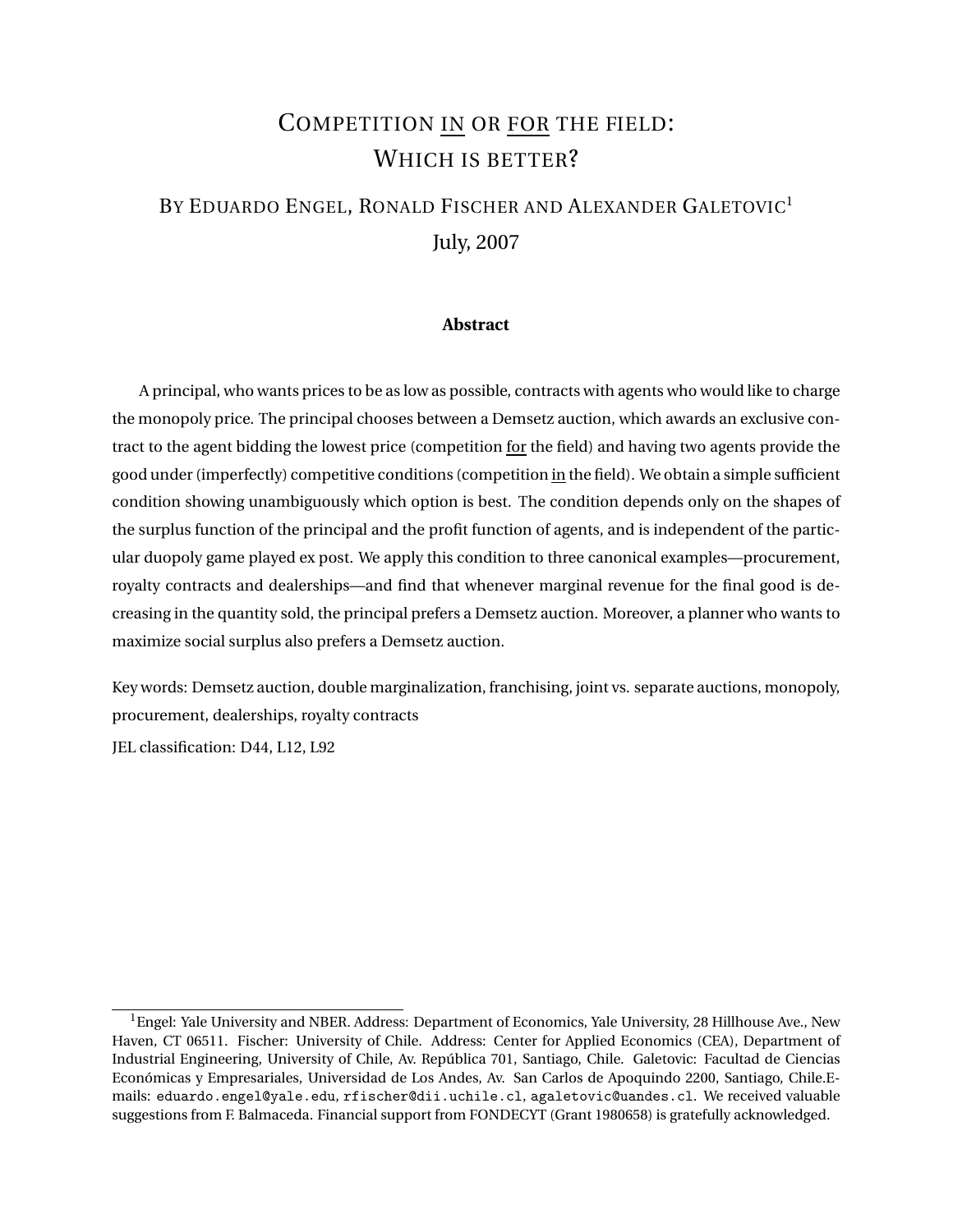## **1 Introduction**

Consider a principal that needs to buy a good or service and has two procurement alternatives. On the one hand, it can award an exclusive contract to the agent offering the lowest price, as in a standard Demsetz (1968) auction. In this case, there will be intense ex ante price competition ('competition for the field'), but in the aftermath, the agent will always charge the maximum price allowed by the contract. The other option is to award two independent supply contracts and rely on ex post competition ('competition in the field'). Then agents will consider the probabilities of different ex post duopoly games when negotiating their contracts. If they anticipate that with high probability there will be intense price competition, they will participate only if they obtain high profits in the rare cases in which they collude. Thus, the prospect of intense competition in the field softens competition for the field.<sup>2</sup> This motivates the question we address in this paper: Should the principal contract with one or two agents?

The answer does not seem straightforward. A basic difficulty is that the appropriate specification of the ex post duopoly game depends on particular aspects of the situation.<sup>3</sup> Moreover, many duopoly games have multiple equilibria and there are no a priori compelling reasons to choose one over another. Nevertheless, in this paper we obtain a simple sufficient condition that shows unambiguously which option is better. This condition depends only on the shapes of the surplus function of the principal and the profit function of each agent, and is independent of the duopoly game played ex post. We then apply this condition to study three canonical examples—procurement, royalty contracts and dealerships. We find that whenever marginal revenue is decreasing in the quantities, a Demsetz auction is unambiguously better. Moreover, a planner who wants to maximize social surplus also prefers a Demsetz auction.

Our point of departure is a standard setting where a principal wants the final price of the good or service to be as low as possible, but agents prefer the monopoly price. The principal can either run a Demsetz auction for an exclusive contract, or auction two separate contracts to different agents who then produce perfect substitutes and compete. With a Demsetz auction, the ex post equilibrium price equals the winning bid. By contrast, when there are two contracts, the price depends on the outcome of ex post competition. We do not specify the second stage game, but summarize its *outcome* as follows: ex ante the equilibrium price is a random variable with an arbitrary distribution *F* whose support is bounded above by the maximum price allowed by the contract. In some states of nature agents will succeed in colluding and prices will be close to the winning bid; in other states agents will compete intensely and prices will be much lower.<sup>4</sup>

 $2$ This terminology is due to Chadwick (1859).

 $^3$ In this paper we abstract from complications due to incomplete contracting and asymmetric information.

<sup>&</sup>lt;sup>4</sup>There are several interpretations for *F*. In one of them, it describes agents' uncertainty about ex post market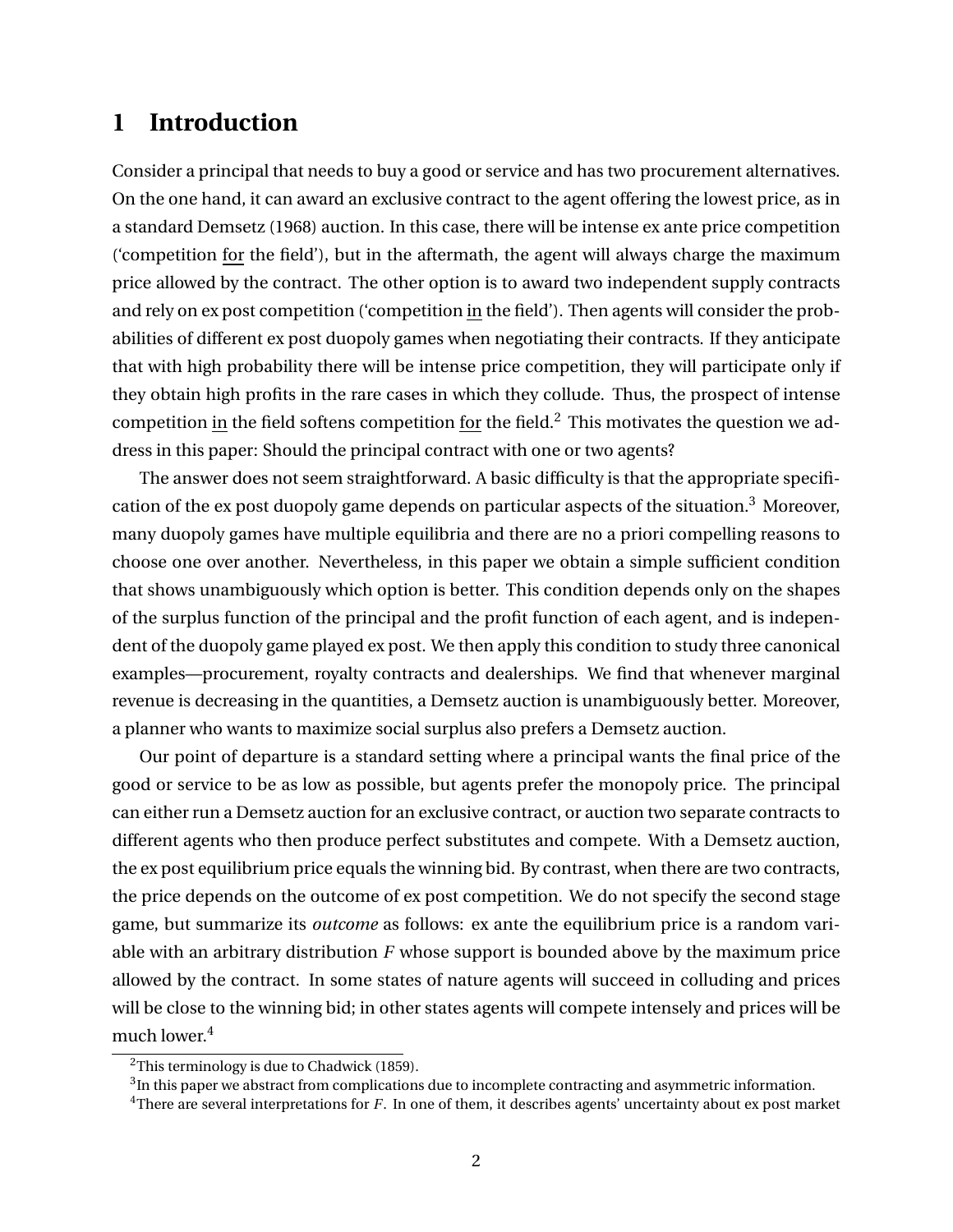We assume that the principal and the agents are risk neutral. Nevertheless, the main result of the paper exploits the fact that a Demsetz auction eliminates variability in the equilibrium price. To get the intuition in a simple setting, assume that the agents' profits,  $\pi$ , are increasing and concave in the equilibrium price, and that the principal's surplus function,  $\mathscr{S}$ , is decreasing and linear in the equilibrium price.<sup>5</sup> Consider next what happens if the principal substitutes two independent contracts by a Demsetz auction. Clearly, this eliminates the price variability described by *F*. And since  $\pi$  is concave in price and the participation constraint always binds, the price that results from a Demsetz auction must be lower than the average with two agents and ex post competition, i.e., competition for the field leads to lower prices than competition in the field. Thus, a Demsetz auction is better for the principal when her surplus function is linear. It is easily seen, as well, that if the surplus function  $\mathscr S$  is sufficiently convex, separate contracts may be better, because then the principal likes price variability. Our main result generalizes this intuition and shows that a Demsetz auction is unambiguously better when the composition of the principal's surplus function and the inverse profit function,  $\mathscr{S}\circ \pi^{-1}$ , is strictly concave. Conversely, when this composite function is strictly convex two separate contracts are unambiguously better.

As in the theory of expected utility, we find that this general result is equivalent to a simple condition that compares the curvatures of the surplus and profit functions. This condition is quite similar to the necessary and sufficient condition for a utility function to be more risk averse than the other (Pratt's [1964] theorem) and makes it easier to compare competition in the field with competition for the field. The condition amounts to checking a relation that involves only the first and second derivatives of  $\mathcal S$  and  $\pi$ . We illustrate the usefulness of this condition in the applications section, showing that a Demsetz auction is preferred by the principal in all cases considered—procurement, royalty contracts, dealerships—whenever marginal profits are decreasing in quantities.

Our paper is related to the literature of monopoly regulation via franchising which was pioneered by Chadwick (1859) and Demsetz (1968) (see also Stigler [1968], Posner [1972], Williamson [1975], Riordan and Sappington [1987], Spulber [1989, ch. 9], Laffont and Tirole [1993, chs. 7 and 8], Harstad and Crew [1999] and Engel, Fischer and Galetovic [2001, 2004]). We extend this lit-

conditions and potential collusive prices. In another, firms always collude at the price that maximizes joint profits, but there is a positive probability of a successful antitrust case against them, leading to a price equal to marginal costs. Similarly, in the specific case of dealerships, the upstream firm may try to prevent the double marginalization associated with collusion by penalizing those agreements between franchisors that are detected.

 $5$ While we assume that profit and surplus functions are linear in money (that is, they are risk neutral in money terms), neither the agents' profit function nor the principal's surplus function need, in general, be linear *in the equilibrium price*, i.e., they are risk averse (or loving) in prices. For example, profit functions are typically quasiconcave in price. By contrast, when the agent is a planner who wants to maximize consumer surplus, the principal's objective function is convex in prices.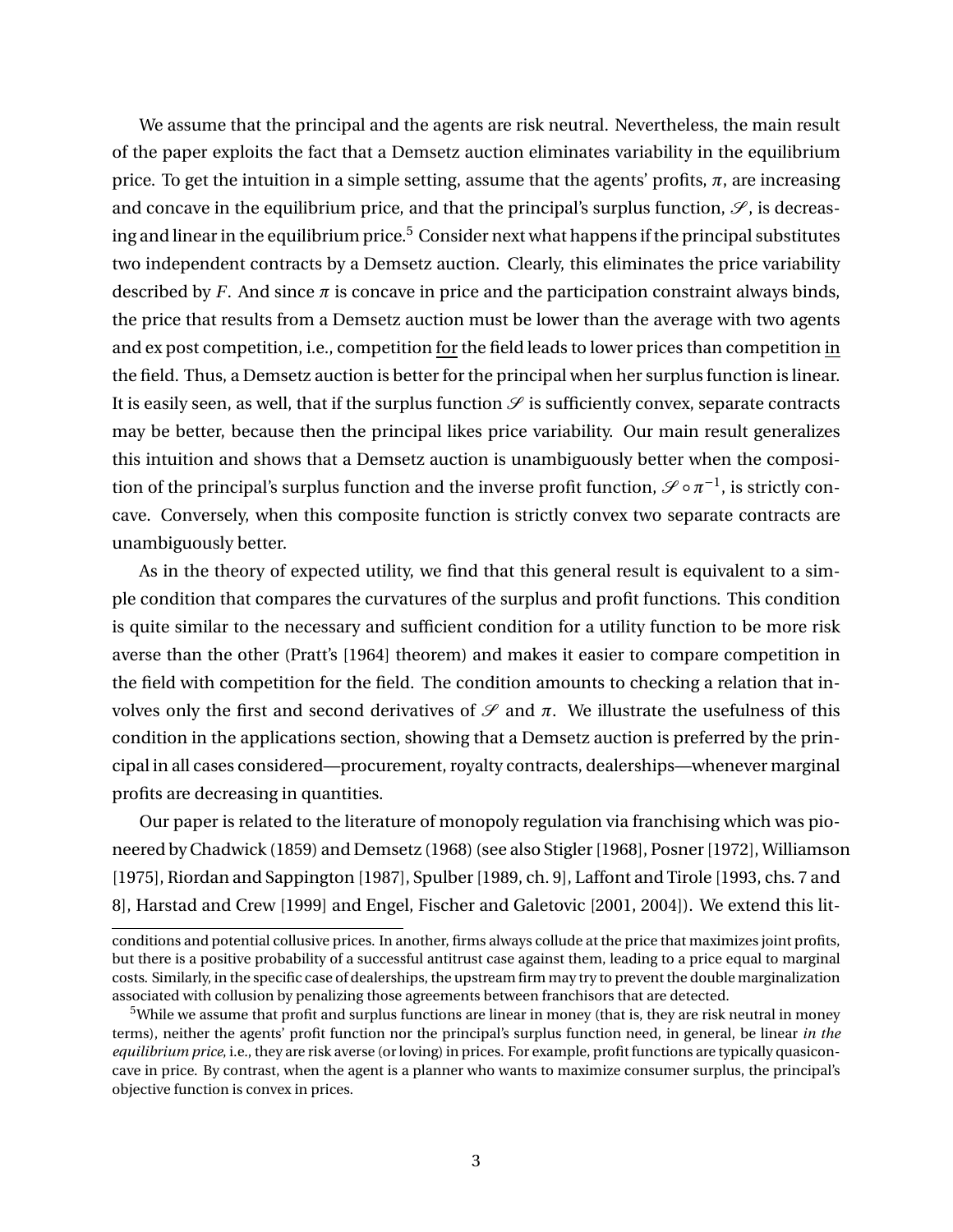erature by studying Demsetz auctions in contexts where imperfect competition "in the field" is a feasible alternative to a standard Demsetz auction.

The applications we study suggest that our paper is also related to the literature on the "double marginalization" problem in monopoly pricing (see Spengler [1950] for the seminal contribution and Tirole [1988, ch. 4] for a review of the literature). Our result implies that when marginal revenue is decreasing in the quantity sold and downstream competition is imperfect, auctioning an exclusive contract is better than relying on ex post imperfect competition.

The rest of the paper proceeds as follows. In Section 2 we describe the general model and prove the main result of the paper. In section 3 we apply this general result to study four applications. Section 4 concludes and is followed by a brief appendix.

### **2 General model and main result**

A risk neutral principal wants to contract the production of a good at two plants or locations.<sup>6</sup> Output from one plant is a perfect substitute for the output of the other. If the equilibrium price is *p*, an agent producing at one plant makes profits  $\pi(p)$ , with  $\pi'(p) > 0$  for  $p \in [p, p_m)$ , where  $\pi(p) = 0$  and  $p_m = \argmax_p \pi(p)$ . Furthermore,  $\pi'(p_m) = 0$  and  $\pi''(p_m) < 0$ . On the other hand, the principal's surplus is  $\mathscr{S}(p)$  if agents charge p, with  $\mathscr{S}'(p) < 0$ . Hence there is a conflict of interest: while agents would like to increase prices up to  $p<sub>m</sub>$ , the principal wants the price to be as low as possible.

The principal may award both plants jointly (*J*), so that they are run by one agent; or separately (*S*), so that two agents run one plant each and compete. The principal auctions both contracts. When both plants are awarded jointly, the winning bid is denoted by  $p_I$  and perplant profits for the agent are equal to  $\pi(p_I)$ .<sup>7</sup> On the other hand, when plants are awarded to different agents, the minimum winning bid, common across plants, is denoted by *pS*. In this case agents are uncertain both about whether they will be able to collude, $^8$  and if they do, about the price above  $p$  at which they will collude.<sup>9</sup> We assume that each agent serves half the demand at a common equilibrium price  $p$ , and denote by  $F(p)$  the cdf with support  $[p, p_S]$  that describes their common beliefs about the realization of this price.<sup>10</sup>

We make the essential assumption that *ex-ante* expected gross profits per plant under a joint or a separate auction are the same, that is

 $^6$  All that follows extends trivially to the case of  $\it n$  locations.

<sup>&</sup>lt;sup>7</sup>We assume  $p_I \leq p_m$  and  $\pi(p_m) > 0$ .

 ${}^{8}$ Caillaud and Tirole (2001) consider this possibility in the context of essential facilities.

<sup>&</sup>lt;sup>9</sup>That is, we assume that prices are such that agents do not lose money ex post, since  $\pi(p) = 0$ .

 $10$ Competition in practice is generally neither static nor symmetric. We avoid complications by concentrating on stationary equilibria and we use symmetry due to the lack of consensus on how to model collusion in asymmetric games.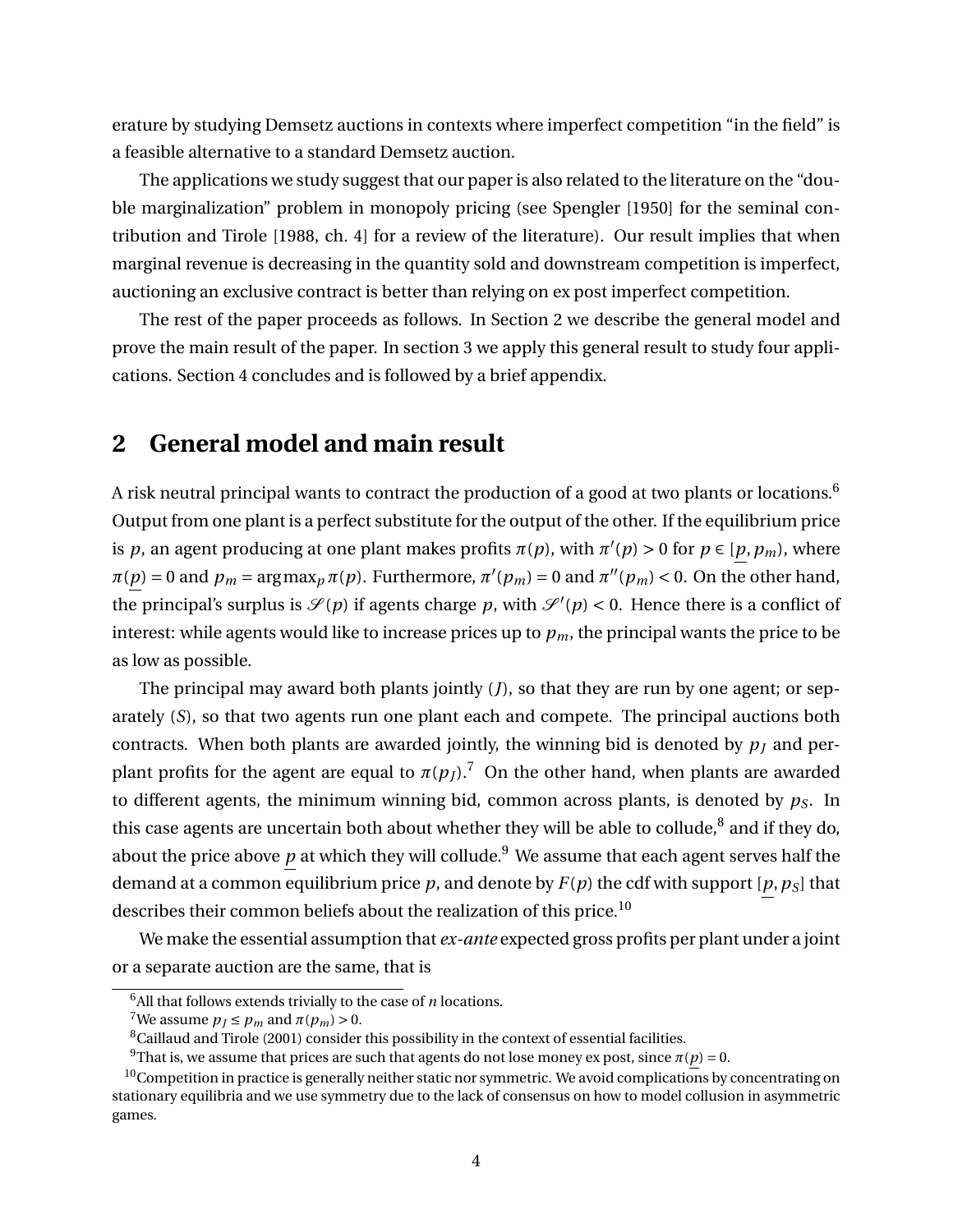#### **Condition 1**

$$
\int_{p}^{p_{S}} \pi(p) dF(p) = \pi(p_{J}) = \overline{u} + I,
$$

*where*  $\overline{u}$  *is the agent's reservation utility and I stands for any sunk setup cost. There exist many agents that could produce the good, all of them with the same value of*  $(\overline{u} + I)$ *.* 

Condition 1 implies that benefits for agents are independent of whether the principal auctions production at both plants jointly or separately. Or, in the standard guise of principal-agent theory, Condition 1 is the participation constraint that the principal must obey. Note also that if  $F(p)$  is degenerate, Condition 1 implies that under separate auctions the price will be  $p_J$ , so that joint and separate auctions are identical. We rule out this possibility by assumption in what follows.

When plants are awarded jointly, the principal's benefit is denoted  $W_J \equiv \mathcal{S}(p_J)$ . On the other hand, when when they are awarded separately, the principal's expected benefit depends on the distribution of collusive prices *F* and equals

$$
W_S \equiv \int_{\underline{p}}^{p_S} \mathcal{S}(p) dF(p).
$$

From the assumptions we made on  $\pi$ , it follows that  $\pi^{-1}$  : [ $\pi(p)$ ,  $\pi(p_m)] \to [p,p_m]$  is well defined, increasing and convex. We then have the following central result of the paper:

**Proposition 2** If  $\mathscr{S} \circ \pi^{-1}$  is strictly concave, then  $W_J > W_S$ . If  $\mathscr{S} \circ \pi^{-1}$  is strictly convex, then  $W_S > W_J$ .

**Proof.** We consider the case where  $\mathscr{S} \circ \pi^{-1}$  is concave. The case where it is convex is analogous. We have:

$$
W_S = \int_{\underline{p}}^{p_S} \mathcal{S}(p) dF(p)
$$
  
= 
$$
\int_{\underline{p}}^{p_S} \mathcal{S} \circ \pi^{-1} [\pi(p)] dF(p)
$$
  
< 
$$
\leq \mathcal{S} \circ \pi^{-1} \left[ \int_{\underline{p}}^{p_S} \pi(p) dF(p) \right]
$$
  
= 
$$
\mathcal{S} \circ \pi^{-1} [\pi(p_J)]
$$
  
= 
$$
\mathcal{S}(p_J)
$$
  
= 
$$
W_J,
$$

where the inequality follows from Jensen's inequality, our assumption that *F* is not degenerate, and the identity after the inequality from Condition 1.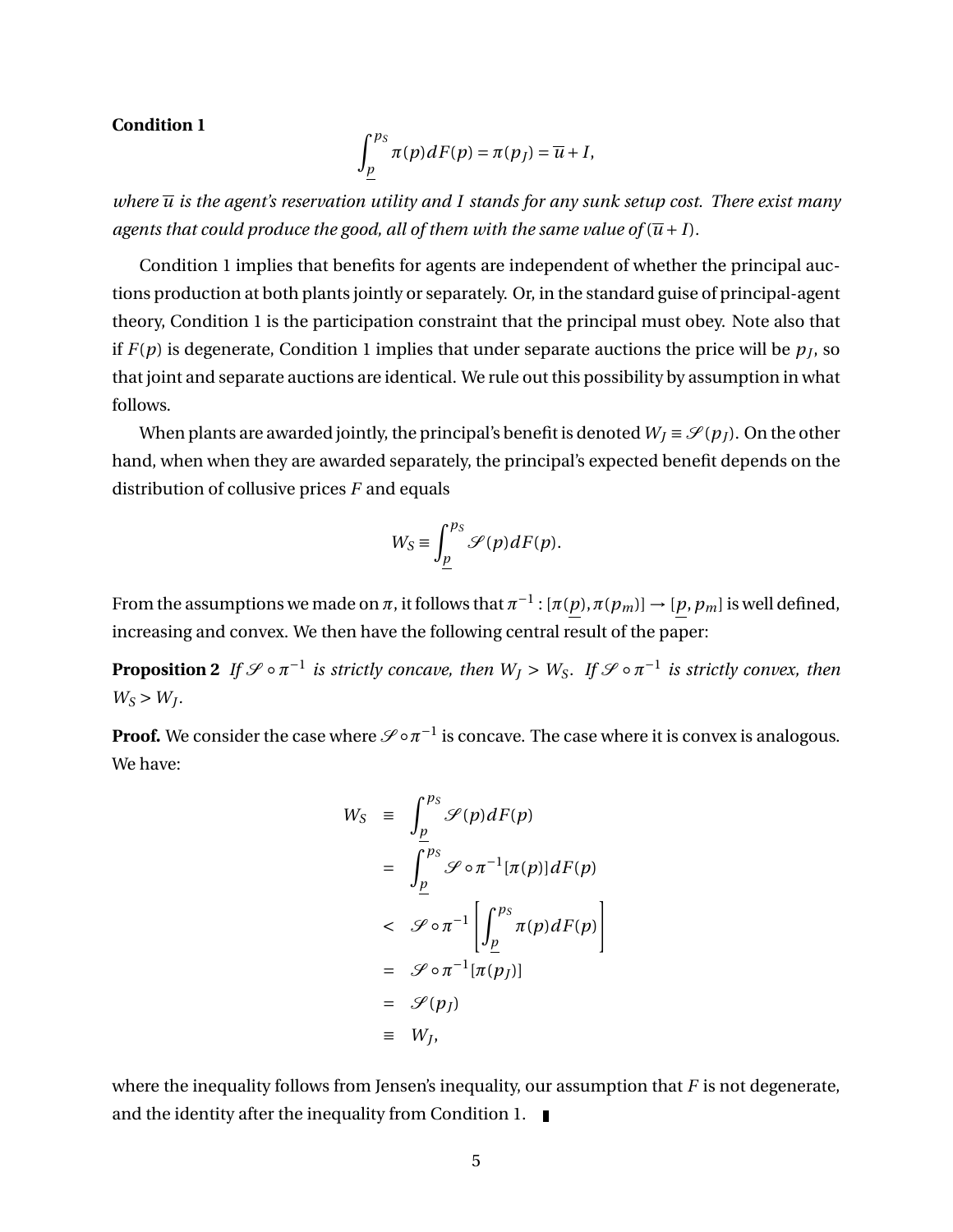A surprising feature of this result is that we have not imposed any condition on the distribution of possible collusive outcomes *F*. Hence, in order to compare joint and separate auctions, it is sufficient to examine the 'primitive' functions  $\pi$ , and  $\mathcal{S}$ , and one can ignore the exact specification of the ex post game between the agents.

This result depends crucially on Condition 1, which ensures that softer competition when the participation constraint becomes more demanding (that is,  $\bar{u}$  + *I* increases). In the case of joint production, this means softer competition for the franchise, while in the case of separate production it means less competition between both agents after they begin producing.

The following example illustrates that the welfare implications of the choice between joint and separate auctions can be important.

**Example 1 (An example with conjectural variations**<sup>11</sup>) *Demand is given by q* = 1 – *p, and production and investment costs are zero. We consider a duopoly model with constant symmetrical conjectural variations, parameterized by r* ∼ *U*[−1, 1]*, i.e., the firms do not know if they will be able to collude at the monopoly level, r* = 1*, compete a la Bertrand, r* = −1 *or Cournot r* = 0*; or any intermediate possibility.*<sup>12</sup> *The solution to the duopoly problem is*  $q_i = 1/(3+r)$ *,*  $p = (1+r)/(3+r)$ *. Given the distribution of r, the distribution of prices is*  $F(p) = p/(1-p)$ *, in the range* [0, 1/2]*.* 

*Assume first that*  $p_s = 1/2$ *. Since profits for each firm are*  $\pi_i = p(1-p)/2$ , we have

$$
E(\pi(p_S=1/2)) = \int_0^{1/2} \pi(p) dF(p) = \int_0^{1/2} \frac{p(1-p)}{2} \left(\frac{1}{1-p}\right)^2 dp = -\frac{1}{4} + \frac{1}{2}\log(2).
$$

*Since we must have the same profits per plant for condition 1 to hold,*  $p_J(1 - p_J)/2 = E(\pi(p_S))$ *implies that*  $p_j = (1 - \sqrt{3 - 4\ln(2)})/2$ *. In order to make a welfare comparison, recall that social welfare is the sum of producer and consumer surplus,*  $W(p) = (1 - p^2)/2$ *. Hence we have to compare*  $E(W(p_S))$  *and*  $W(p_I)$ *. Now* 

$$
E(W(p_S=1/2)) = \int_0^{1/2} \frac{1-p^2}{2} \left(\frac{1}{1-p}\right)^2 dp = \int_0^{1/2} \frac{1+p}{2(1-p)} dp = -\frac{1}{4} + \log(2) = .4431
$$

*and*  $W(p_j) =$ p  $\frac{3-4\ln(2)}{4}$ + log(2)/2 = .4658*,* so  $W(p_j)/E(W(p_S))$  = 1.051*, which shows the difference in welfare in the two situations.*

*In the general case of the auction leading to*  $p_s \in [0, 1/2]$ *, we assume that the behavior in the case of two firms is still governed by the original distribution of r , and that values of r which would have led to prices higher than p<sup>S</sup> would make the firms use the highest possible price,*

 $12$ In this example we use conjectural variations as a simplifying device that enables us to consider the full range of competitive outcomes using the variation of a single parameter.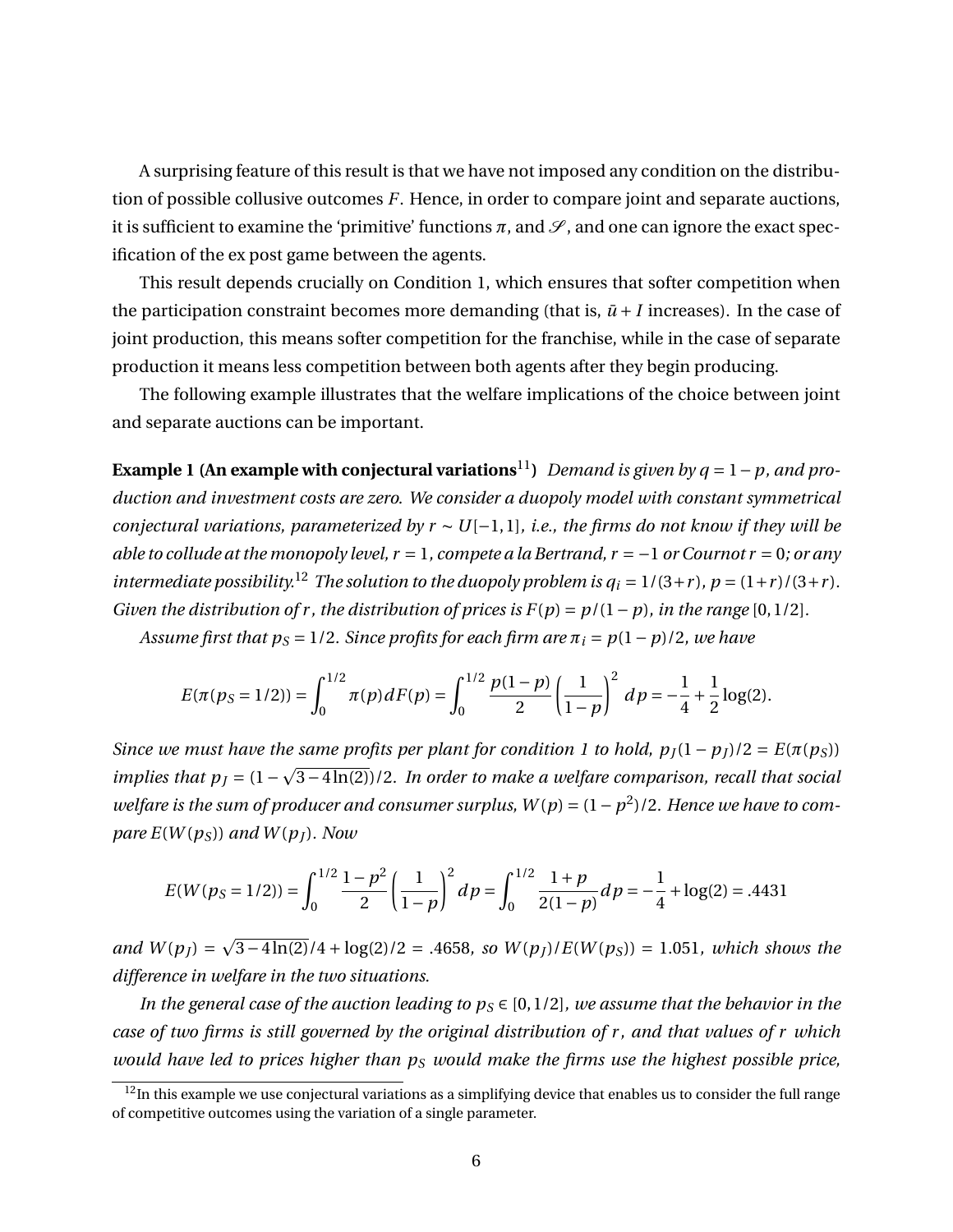*i.e., pS. In that case, the distribution has a strictly positive weight at pS, and we can rewrite the calculations for general pS:* 13

$$
E(\pi(p_S)) = \int_0^{p_S} \pi(p) dF(p) + \frac{p_S(1-p_S)}{2} (1 - F(p_S))
$$
  
= 
$$
\int_0^{p_S} \frac{p(1-p)}{2} \left(\frac{1}{1-p}\right)^2 dp + \frac{p_S(1-p_S)}{2} \frac{(1-2p_S)}{1-p_S} = -p_S^2 - \frac{1}{2} \log(1-p_S).
$$

Figure 1: Percentage difference between  $W_I$  and  $W_S$  as a function of  $p_S$  in example 1.



In this case, since we must have the same profits per plant for condition 1 to hold,  $p_J(1-p_J)/2 =$ *E*( $\pi(p_S)$ , so that  $p_J = \left(1 - \sqrt{1 + 8p_S^2}\right)$  $\frac{2}{s}$  + 4 log(1 – *p*<sub>S</sub>)</sub> $/2$ . Now

$$
E(W(p_S)) = \int_0^{p_S} \frac{1 - p^2}{2} \left(\frac{1}{1 - p}\right)^2 dp + \frac{1 - p_S^2}{2} \frac{1 - 2p_S}{1 - p_S}
$$
  
= 
$$
\int_0^{p_S} \frac{1 + p}{2} dp + \frac{(1 + p_S)(1 - 2p_S)}{2} = \frac{1}{2} - p_S - p_S^2 - \log(1 - p_S).
$$

and

$$
W(p_J) = \frac{1}{4} - p_S^2 - \frac{1}{2}\log(1 - p_S) - \sqrt{1 + 8p_S^2 + 4\log(1 - p_S)}.
$$

The ratio  $W(p_j)/E(W(p_S)) \ge 1, \forall p \in [0, 1/2]$ , with a value one at  $p_S = 0$ , and a maximum value slightly above 5%, as can be seen in Figure 1.

The following result provides a simple characterization for the concavity of  $\mathscr{S}\circ \pi^{-1}.$ 

<sup>&</sup>lt;sup>13</sup>Alternatively, we could have assumed that the distribution of  $r$  adjusts to the reduced range provided by the interval  $[0, p_S]$ , but this would not alter the conclusions of the example.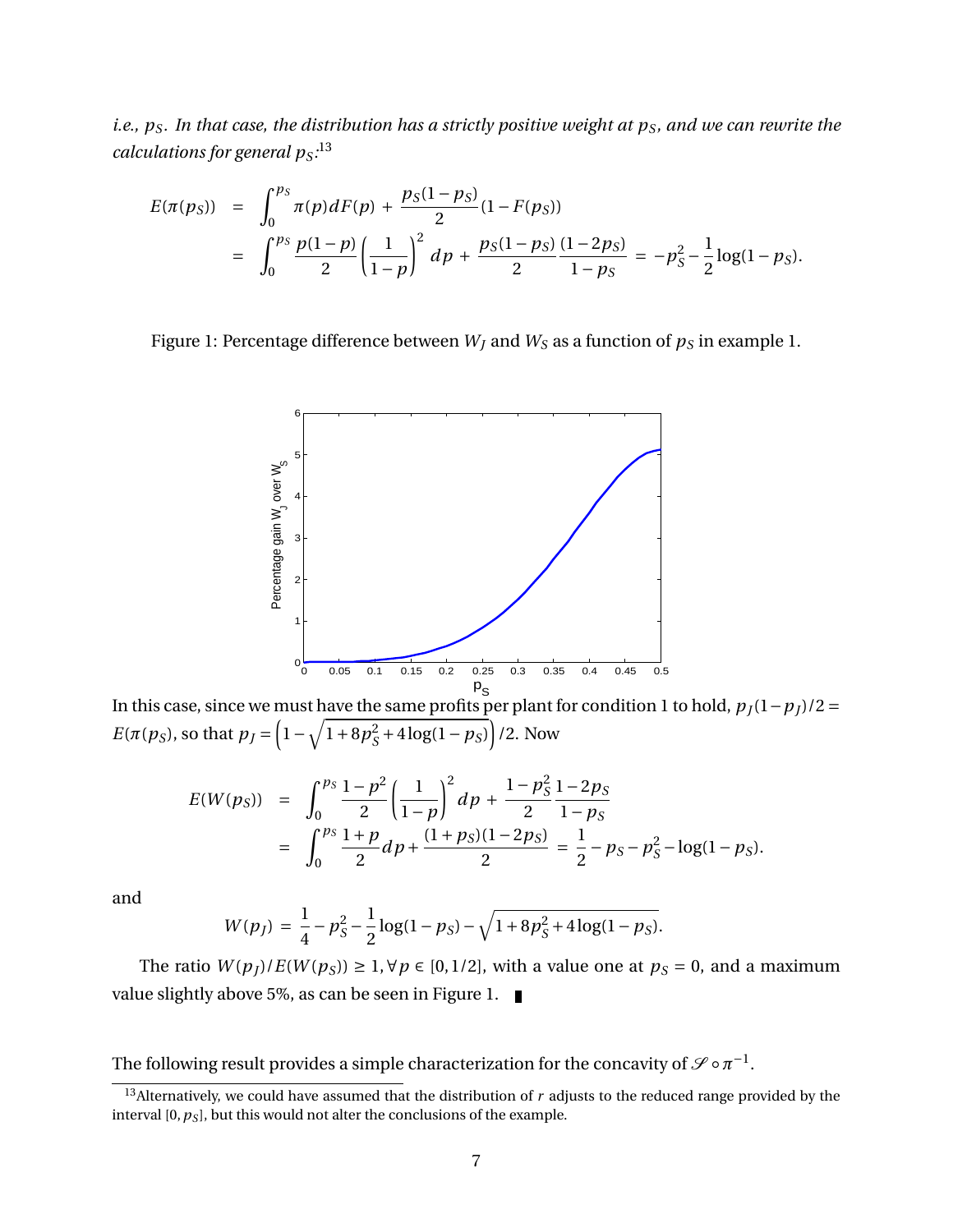**Proposition 3** A necessary and sufficient condition for S ∘  $\pi^{-1}$  to be concave is that

$$
\frac{\mathcal{S}''}{\mathcal{S}'} > \frac{\pi''}{\pi'}\tag{1}
$$

*for all*  $p \in [p, p_m)$ *. Since, by assumption,*  $\pi' > 0$  *and*  $\mathscr{S}' < 0$  *in the relevant range, equation (1) is equivalent to*

$$
\mathcal{S}''\pi' < \mathcal{S}'\pi''.\tag{2}
$$

*Moreover, the converse of condition (1) is necessary and sufficient for S*  $\circ$   $\pi^{-1}$  *to be convex.* 

**Proof.** See the Appendix.

**Corollary 1** *If*  $\pi$  *is strictly concave, then the concavity of*  $\mathcal{S}$  *is sufficient for a joint contract to be better than two separate contracts.*

We can use Proposition 3 and Figures 2 and 3 to examine the intuition underlying our main result. Suppose that  $\mathcal S$  is linear,  $\pi$  strictly concave, two separate contracts are auctioned, and in equilibrium  $p$  can take only two values,  $p$  and  $p_m$ , with equal probability. In this case each agent makes expected profits equal to  $\frac{1}{2}\pi(\underline{p}) + \frac{1}{2}$  $\frac{1}{2}\pi(p_m) = \frac{1}{2}$  $\frac{1}{2}\pi(p_m)$  and the principal's surplus equals  $\frac{1}{2}$  S<sup>(</sup> $\frac{p}{p}$ ) +  $\frac{1}{2}$  S( $p_m$ ) (see Figure 2). Since S is linear and π concave, Proposition 2 holds, and a joint auction is better than a separate auction. Why? Condition 1 implies that  $\frac{1}{2}\pi(p_m) = \pi(p_J)$ . As is straightforward from Figure 2a, concavity of  $\pi$  implies that  $p_J < \frac{1}{2}$  $\frac{1}{2}p + \frac{1}{2}$  $\frac{1}{2}p_m$ . Hence the principal obtains a lower average price with a joint auction.<sup>14</sup> Because in this example  $\mathscr S$  is linear,  $\frac{1}{2}\mathscr{S}(\underline{p}) + \frac{1}{2}\mathscr{S}(p_m) = \mathscr{S}(\frac{1}{2})$  $\frac{1}{2}p + \frac{1}{2}$  $\frac{1}{2}p_m$ ) <  $\mathscr{S}(p_J)$  (see Figure 3b). Note that the same reasoning applies to any probability distribution  $F$  with support in the interval  $[p, p_m]$ .

It can now easily be seen why strict concavity of  $\mathscr S$  is sufficient for a joint auction to be better when  $\pi$  is concave. Eliminating variability in  $p$  is an added bonus for the principal, since  $E\mathscr{S}(p) < \mathscr{S}(Ep)$  for all distributions *F*. Conversely, when  $\mathscr{S}$  is convex, a separate auction may (but need not) be better. Figure 3 depicts exactly the same case as Figure 2, except that  $\mathscr S$  is convex, so that now the principal likes price variability. For the particular distribution depicted in this figure, the principal is indifferent between a joint and a separate auction. Essentially, the gain of a lower expected price *p* attained with a joint auction is exactly offset by the fall in the expected surplus due to lower price variability. With  $\mathscr S$  sufficiently convex and for a given

<sup>&</sup>lt;sup>14</sup>This can be put in the more standard terms of principal–agent theory. From Condition 1 it follows that the agent's participation constraint is  $\frac{1}{2}\pi(p_m) = \pi(p_J)$ . Since  $\pi$  is concave, the average price that the agent requires in order to participate is lower with a joint contract, which eliminates risk.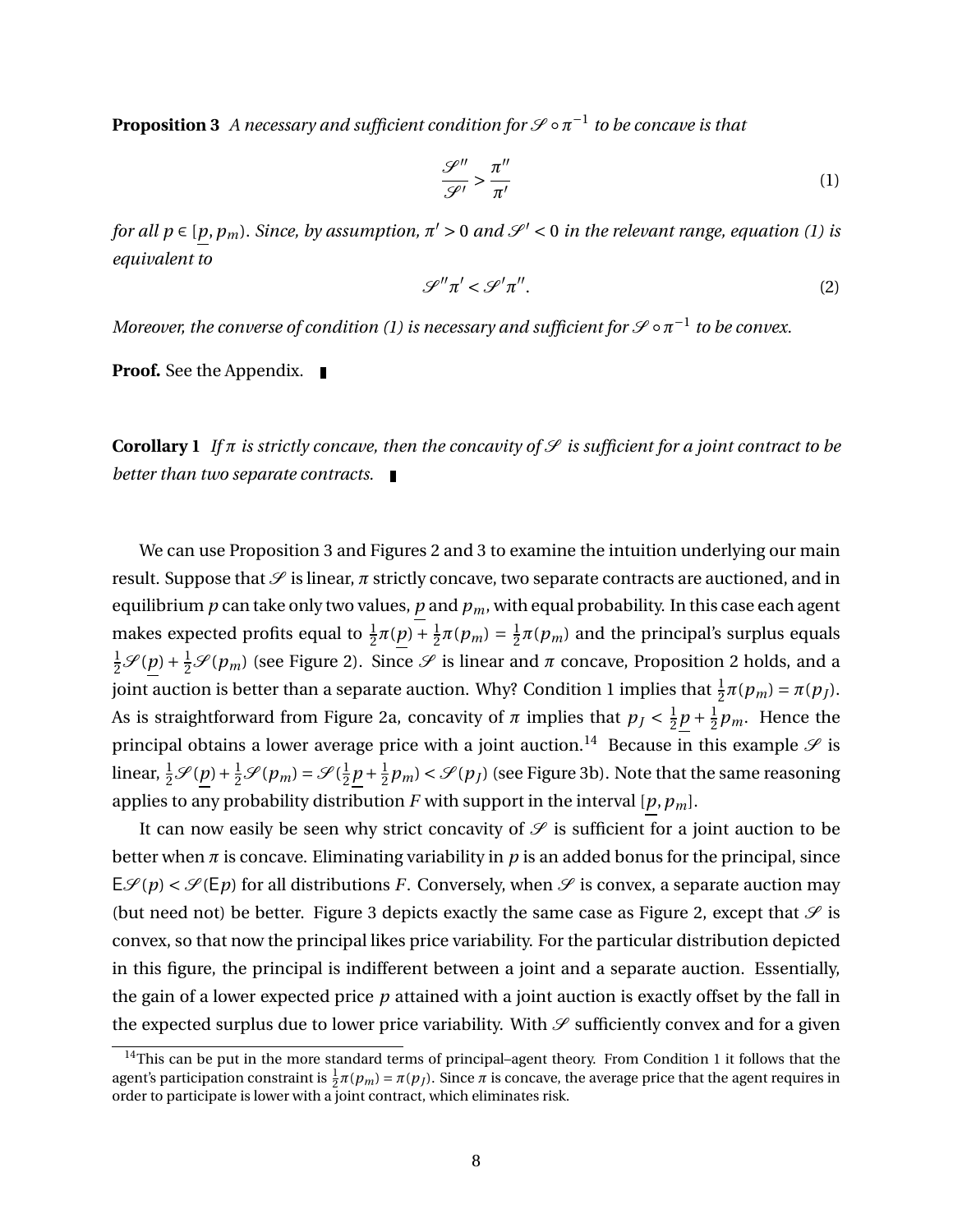

Figure 2: Intuition underlying the main result: When  $\mathcal S$  is linear, a joint auction is always better.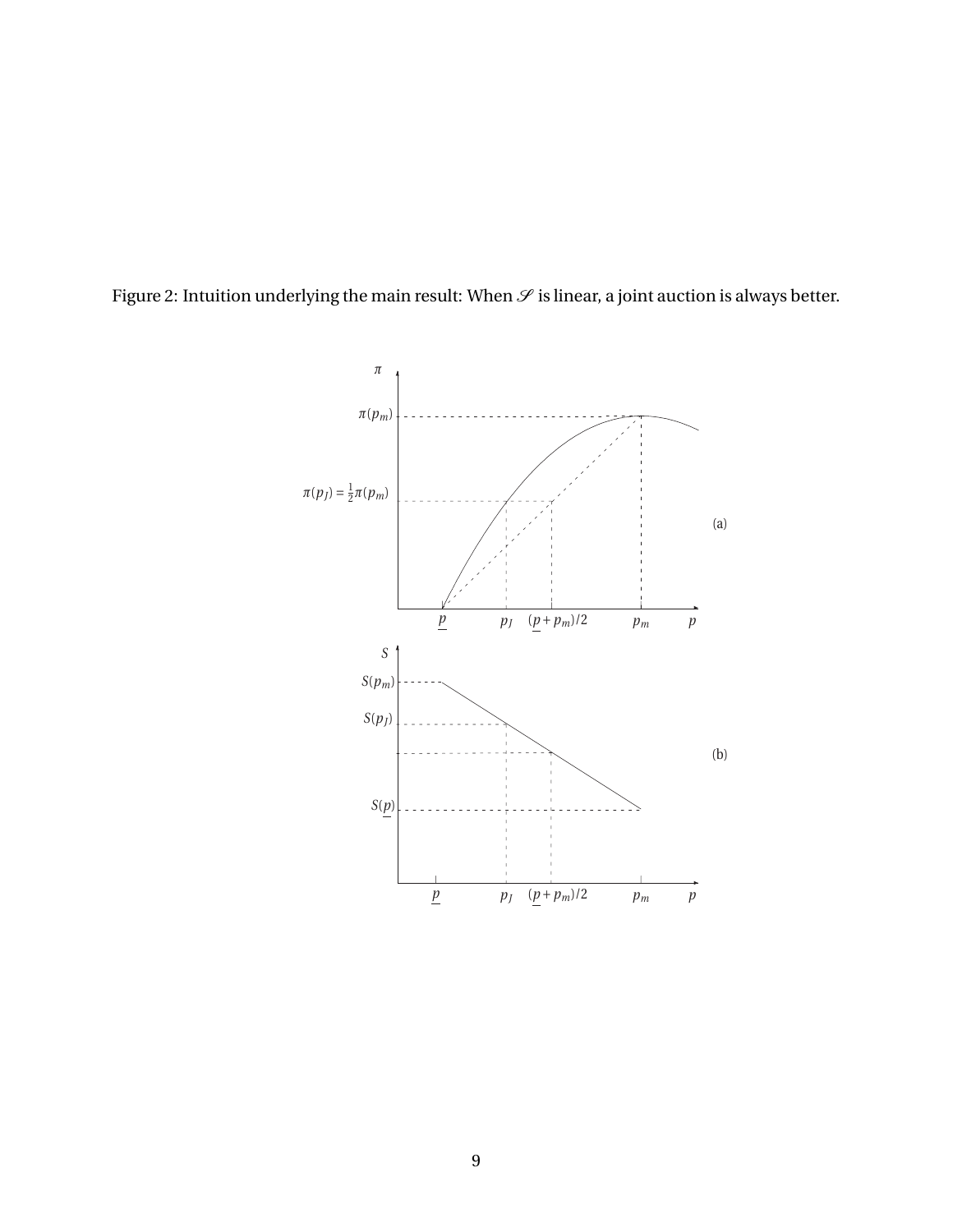

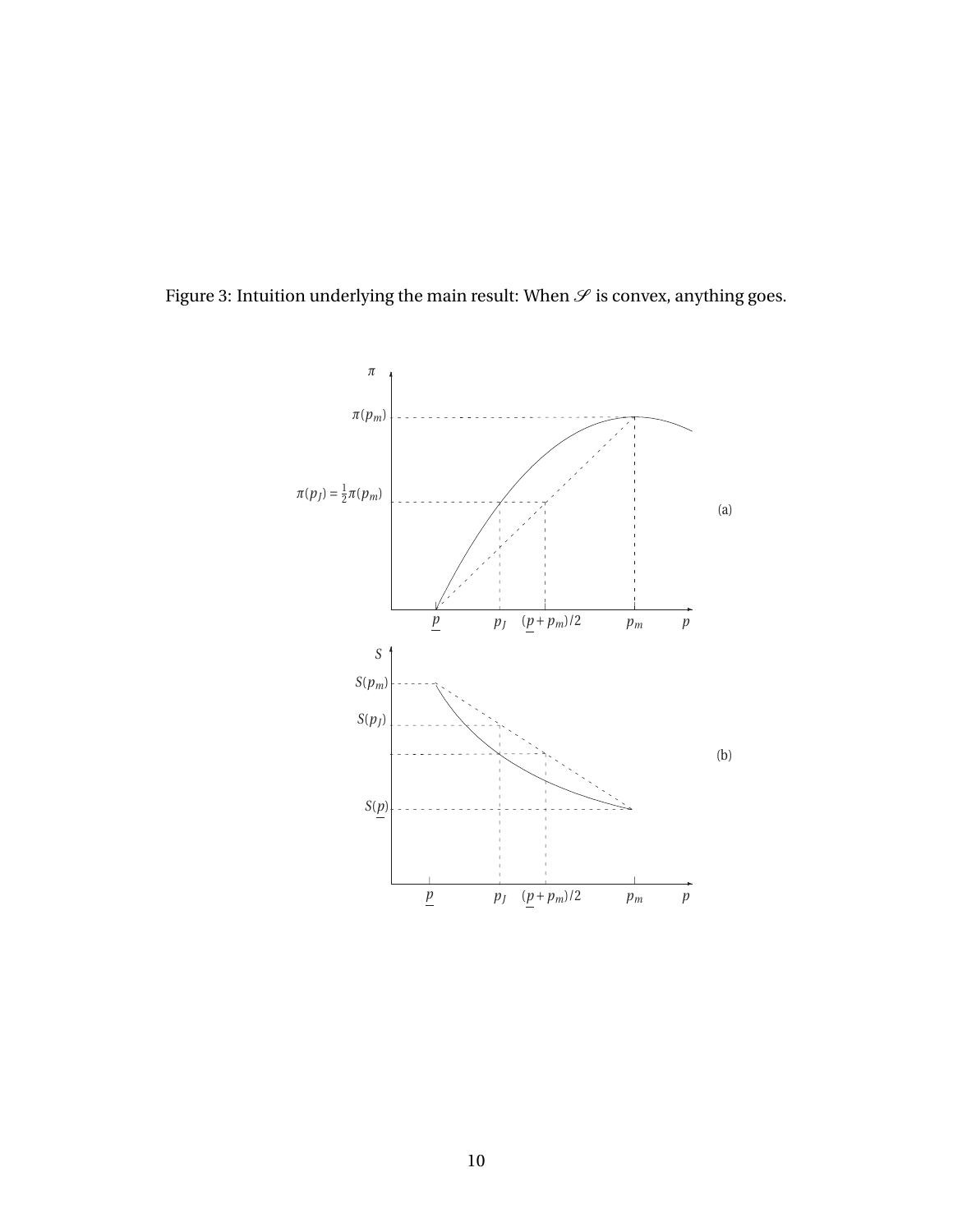$\pi$ , the gains from a lower expected price are outweighed by the utility loss which stems from losing "high" surpluses.

### **3 Applications**

In this section we use Proposition 2 to study three canonical applications: procurement (the principal buys the production of the plants), dealerships (agents buy an input from the principal and incur some costs to transform and resell it) and royalties (the principal receives a fixed fee per unit sold by the agent without engaging in production). In these cases functions  $\mathscr S$  and *π* can be derived from standard demand and cost functions.

In all the cases that follow we assume that the value of the marginal unit at  $q$  is  $P(q)$ , with  $P'$  < 0. We also assume that the inverse function of *P*,  $P^{-1}(p) \equiv D(p)$  is well defined in the appropriate range. Obviously  $D' < 0$ . Agent *i* incurs in total cost  $c(q_i)$  when producing  $q_i$  units of output at a given plant, with  $c' > 0$  and  $c'' \ge 0$ .<sup>15</sup>

We find that in all three cases a sufficient condition for a joint contract to be better for the principal is that marginal revenue be decreasing in quantities. In addition, we show that whenever this holds, a social planner also prefers a joint auction. The following two lemmas, which are proven in the appendix, will be useful when establishing this result:

**Lemma 1** (i) 
$$
P'(q) = \frac{1}{D'(P(q))}
$$
; (ii)  $P''(q) = -\frac{D''(P(q))}{\{D'(P(q))\}^3}$ ; (iii)  $D'(p) = \frac{1}{P'(D(p))}$ ; (iv)  $D''(p) = -\frac{P''(D(p))}{\{P'(D(p))\}^3}$ 

*.*

**Lemma 2**  $2P'(q) + qP''(q) < 0$  *if and only if*  $DD'' - 2(D')^2 < 0$ *.* 

#### **3.1 Procurement**

We first consider fixed-price procurement.<sup>16</sup> The principal wants to buy an input as cheaply as possible, and can choose between one or two suppliers. Clearly, the principal cares (directly) only about the price *p* paid per unit, and not about production costs *c* (of course, as in any principal-agent problem, the principal cares about the agents' costs indirectly through the participation constraint). Hence  $\mathscr{S}(p) \equiv \int_p^{\infty} D(s) ds$  is the principal's surplus, and  $\pi(p) =$ 1  $\frac{1}{2}pD(p) - c\left(\frac{D(p)}{2}\right)$ 2 ) is the surplus of each agent with a separate auction; with a joint auction

<sup>&</sup>lt;sup>15</sup>This condition implies no loss of generality. If  $c'' < 0$ , marginal and average costs are decreasing and auctioning jointly is clearly better.

<sup>&</sup>lt;sup>16</sup>In fixed-price procurement contracts, the buyer and the seller agree on a price, and the seller assumes all cost risk. At the other extreme, in a cost-plus contract the buyer reimburses the seller's cost. As argued in Laffont and Tirole (1993, p. 662), only fixed-price contracts are relevant when it is too costly for the buyer to audit the subcost of the supplier.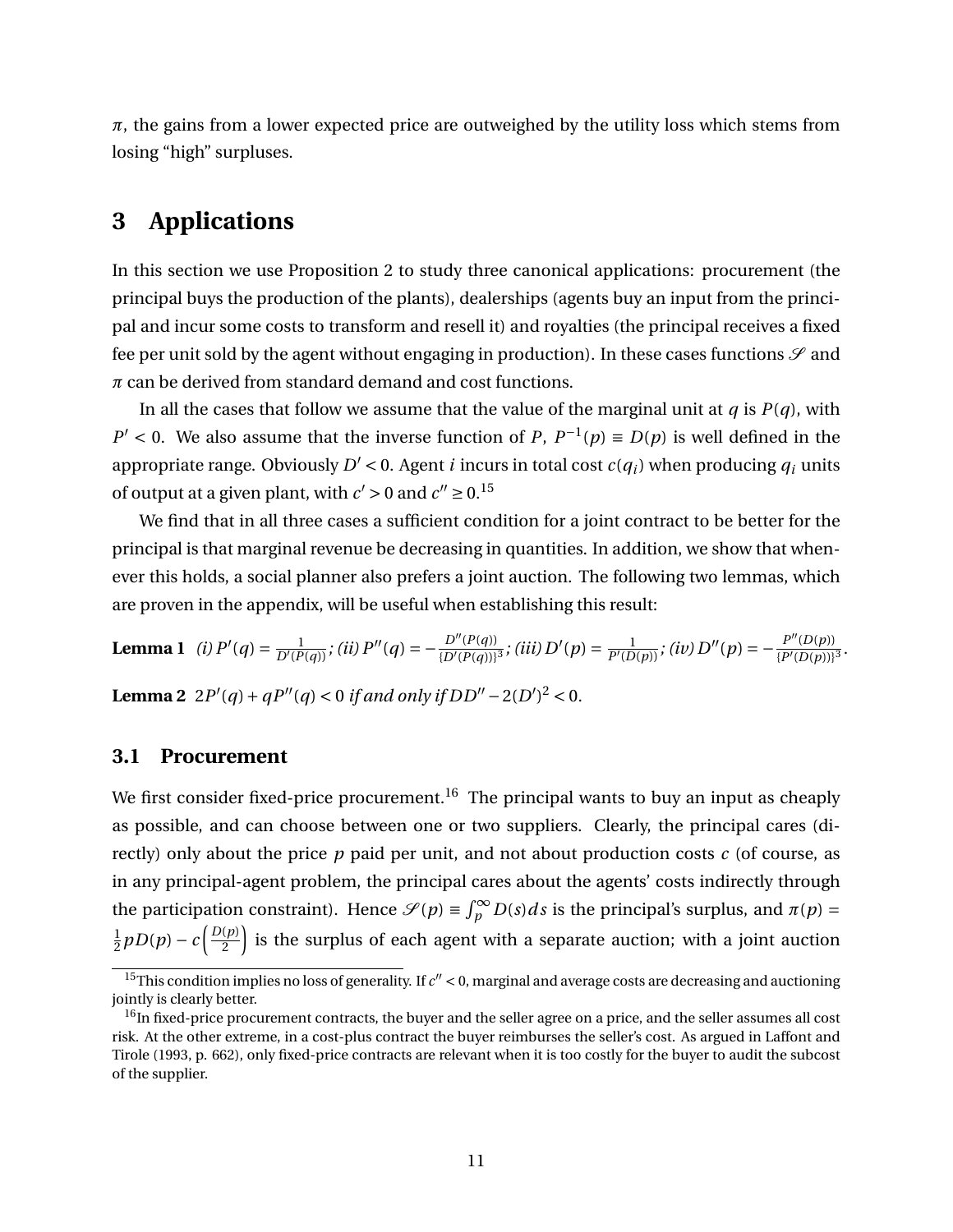the agent's surplus is  $2\pi(p)$ . In this case  $p_m = \argmax\left\{\frac{1}{2}\right\}$  $\frac{1}{2}pD(p)-c\left(\frac{D(p)}{2}\right)$  $\left\{\frac{(p)}{2}\right\}$  and  $\underline{p}$  is such that 1  $\frac{1}{2}pD(p)-c\left(\frac{D(p)}{2}\right)$ 2  $= 0$ . Therefore

$$
\mathcal{S}' = -D < 0,
$$
\n
$$
\mathcal{S}'' = -D' > 0
$$

(i.e.  $\mathscr S$  is convex and Corollary 1 does not apply). Also,

$$
\pi' = \frac{1}{2} [D + (p - c')D'],
$$

which we assume strictly positive for  $p \in [p, p_m)$ , and

$$
\pi'' = \frac{1}{2} \left[ (p - c')D'' + 2D' - \frac{1}{2} (D')^2 c'' \right].
$$

Applying Propositions 2 and 3 to this case, the following result follows:

**Proposition 4** *A sufficient condition for*  $W_J > W_S$  *is that* 

$$
2P' + qP'' < 0,\tag{3}
$$

*that is, that marginal revenue be decreasing in q.*

**Proof.** Since in the relevant range we have  $\mathcal{S}' < 0$  and  $\pi' > 0$ , it follows from Proposition 3 that it suffices to show that (3) ensures that

$$
\mathcal{S}''\pi' < \mathcal{S}'\pi'' \tag{4}
$$

for all  $p\in [p,\,p_m).$  Some straightforward calculations show that (4) is equivalent to:

$$
(p - c')[D''D - 2(D')^{2}] < -2\pi' D' + \frac{1}{2}(D')^{2} Dc''.
$$
\n(5)

Lemma 2 implies that the left hand side of (5) is negative for all  $p \in [p, p_m]$  if marginal revenue is decreasing in *q*. On the other hand, the right hand side of (5) is positive, because  $c'' \ge 0$  and  $\pi' > 0$  for all  $p \in [p, p_m)$ .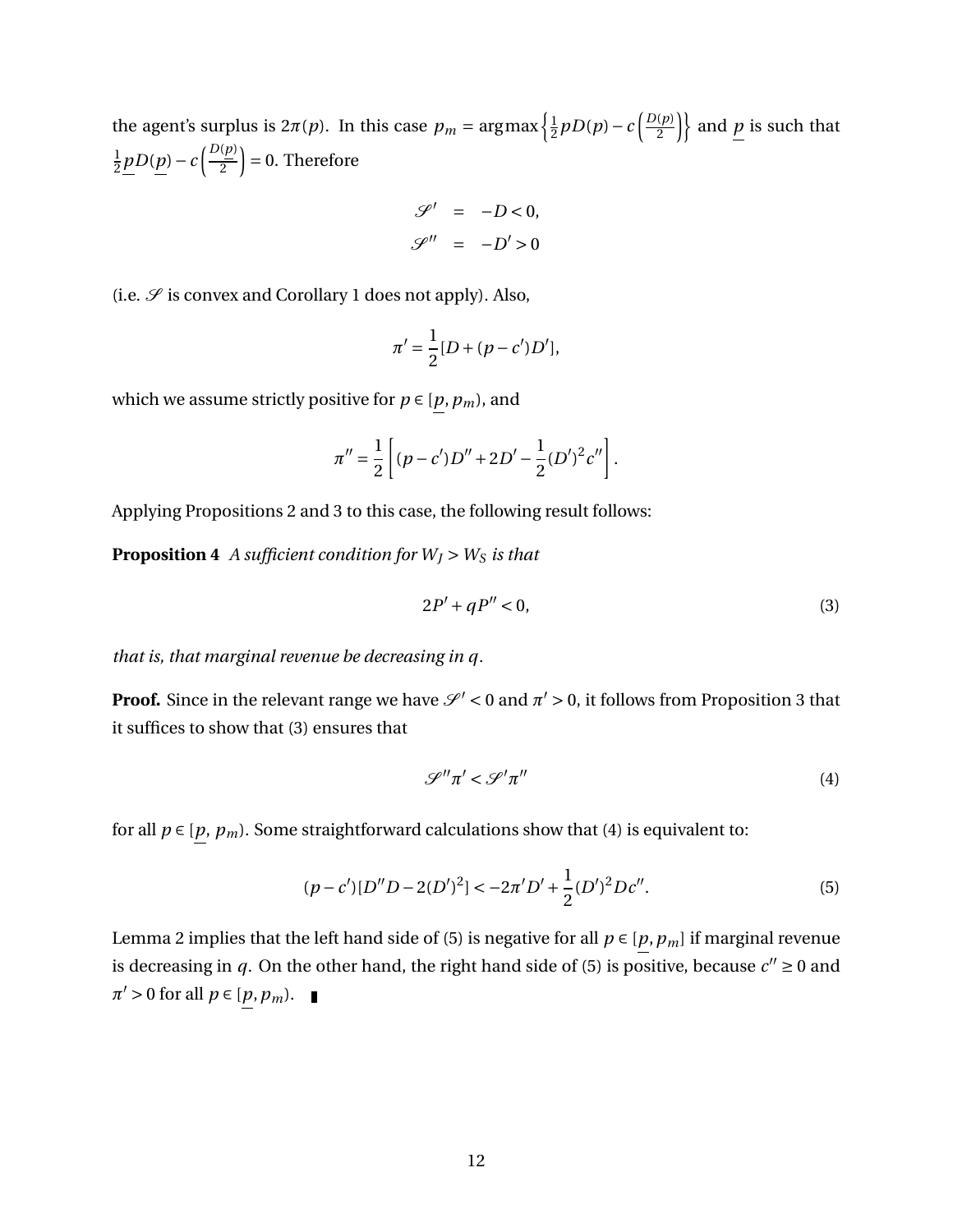#### **3.2 Royalties**

Consider a licensing agreement where the licensee pays the principal a royalty *t* per unit produced and sold, but no fixed fee.<sup>17</sup> For example, this is the case when a patent holder licences the right to manufacture the good, but does not participate in the product market.<sup>18</sup> In this case the principal is worried about downstream double marginalization, and, given *t*, would like the licensee to sell as much as possible. The principal's surplus is  $\mathcal{S}(p) = tD(p)$  (where now *D* is market demand for the good), and  $\pi(p) = \frac{1}{2}$  $\frac{1}{2}(p-t)D(p) - c(D(p)/2)$  is the surplus of each licensee.

We then have that Proposition 4 also applies, i.e.  $2P' + qP'' < 0$  is sufficient for  $W_J > W_S$ . We postpone the proof until the next subsection.

As is well known, a disadvantage of licensing through royalties is that any market power exercised downstream reduces industry profits (this is the double marginalization problem). One solution is to auction off the monopoly for a fixed fee and charge no royalty.<sup>19</sup> In that case, the principal does not want competition downstream. When fixed lump-sum fees are not feasible, the patent holder must make her income through royalties. But then the double marginalization problem bites, and controlling market power downstream becomes an issue. Our result implies that decreasing marginal revenue is sufficient for a Demsetz auction (ex ante competition) to be better than ex post competition when ex post market structure is uncertain.

One could argue that an exclusive contract with a two part tariff is enough to prevent the double marginalization problem. Note, however, that to choose the right fixed fee the principal must know the demand curve. Our analysis implies that when marginal revenue is decreasing in quantities a joint franchise solves the problem.

#### **3.3 Dealerships**

Dealerships are similar to licensing, except that the principal's cost increases with the number of units sold. For example, consider the case of car dealerships. Cars are provided by the manufacturer at a fixed price and the dealers are free (within limits set by list price of the manufacturer) to bargain their markup with clients. The question for the manufacturer then is whether to have dealerships that are, say, spatially close and thus compete with each other, or to have one dealer with a cap on the resale price.<sup>20</sup>

 $17$ Calvert (1964) and Taylor and Silberston (1973) observe that about 50% of all licensing contracts specify royalties only. Also, Lafontaine and Shaw (1999) show that, on average, franchise fees amount to no more than 8% of actual payouts from franchise holders to franchisees.

<sup>&</sup>lt;sup>18</sup>See Tirole (1988, ch. 10.8) for a review of the literature on licensing.

<sup>19</sup>See Gallini (1984) and Katz and Shapiro (1985).

 $20$ We abstract from other important considerations in these contracts, such as service quality.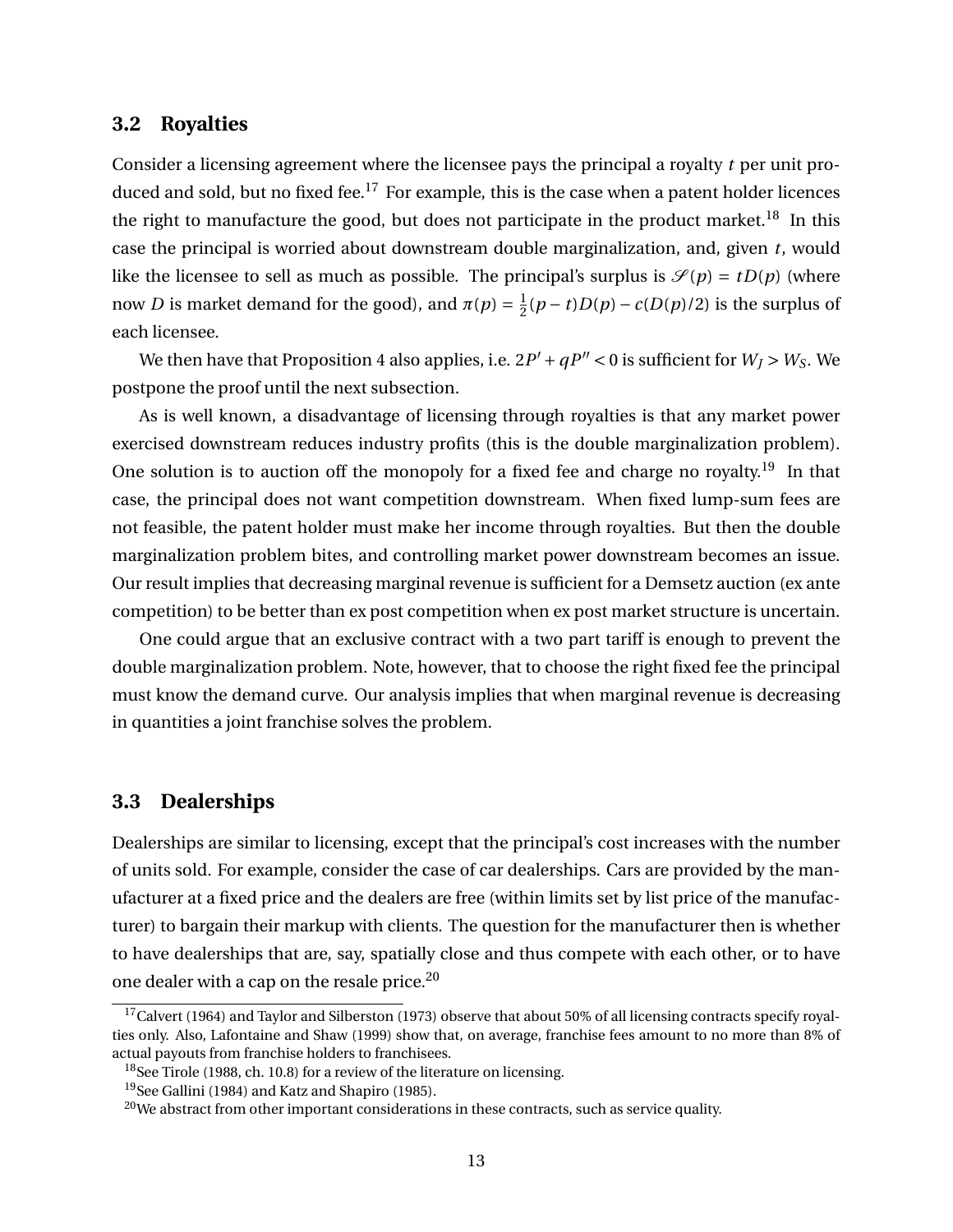Assume that  $\tilde{c}(q)$  is the principal's cost function, with  $\tilde{c}', \tilde{c}'' > 0$ . Then  $\mathcal{S}(p) = tD(p) - tD(p)$  $\tilde{c}(D(p))$ , and, as with licensing,  $\pi(p) = \frac{1}{2}$  $\frac{1}{2}(p-t)D(p) - c(D(p)/2)$ . Then:<sup>21</sup>

$$
\mathcal{S}' = (t - \tilde{c}')D',
$$
  

$$
\mathcal{S}'' = (t - \tilde{c}')D'' - (D')^2 \tilde{c}'';
$$

and

$$
\pi' = \frac{1}{2} [D + (p - t - c')D'],
$$
  
\n
$$
\pi'' = \frac{1}{2} [D' + (1 - \frac{c''D'}{2})D' + (p - t - c')D''].
$$

We now show that  $2P' + qP'' < 0$  is again sufficient for  $W_J > W_S$ . As before, since  $\pi' > 0$  for all  $p \in [p, p_m)$ , it follows, after some straightforward but tedious algebra, that  $\mathscr{S}''\pi' < \mathscr{S}'\pi''$  for all  $p \in [p, p_m)$  is equivalent to

$$
DD'' - 2(D')^{2} < 2\pi' \frac{(D')^{2} \tilde{c}''}{(t - \tilde{c}')^{2}} - \frac{1}{2} (D')^{3} c'',
$$
\n(6)

which holds because the right hand side is (obviously) positive, while the left hand side is negative because of Lemma 2.

#### **3.4 The social planner**

Next, we consider the case of a social planner who wants to contract for the provision of a service. As an example, consider highway franchises. In many developing countries roads are being franchised to private firms. In exchange for toll revenue, the franchise holder finances, builds, operates and maintains the road.<sup>22</sup> In some cases roads are natural monopolies, and are awarded to the firm offering to charge the lowest toll. Nevertheless, when there is more than one way to get from one point to another, as is often the case in large cities, different roads could be awarded to different franchise holders.<sup>23</sup> Should the regulator award all franchises to the same firm or award several highway franchises and let them compete? Another example is the auction of the rights to provide local telephony in rural areas, where the auction is based

<sup>&</sup>lt;sup>21</sup>Note that royalties corresponds to the case where  $\tilde{c} \equiv 0$ .

<sup>&</sup>lt;sup>22</sup>See Engel, Fischer and Galetovic (2001b) for a discussion of highway franchising.

<sup>&</sup>lt;sup>23</sup>One example is the La Dormida project in Chile, which would compete with Route 68, the highway that currently joins Chile's capital, Santiago, with the port of Valparaíso. The Ministry of Public Works weighed the benefits of joint and separate auctions.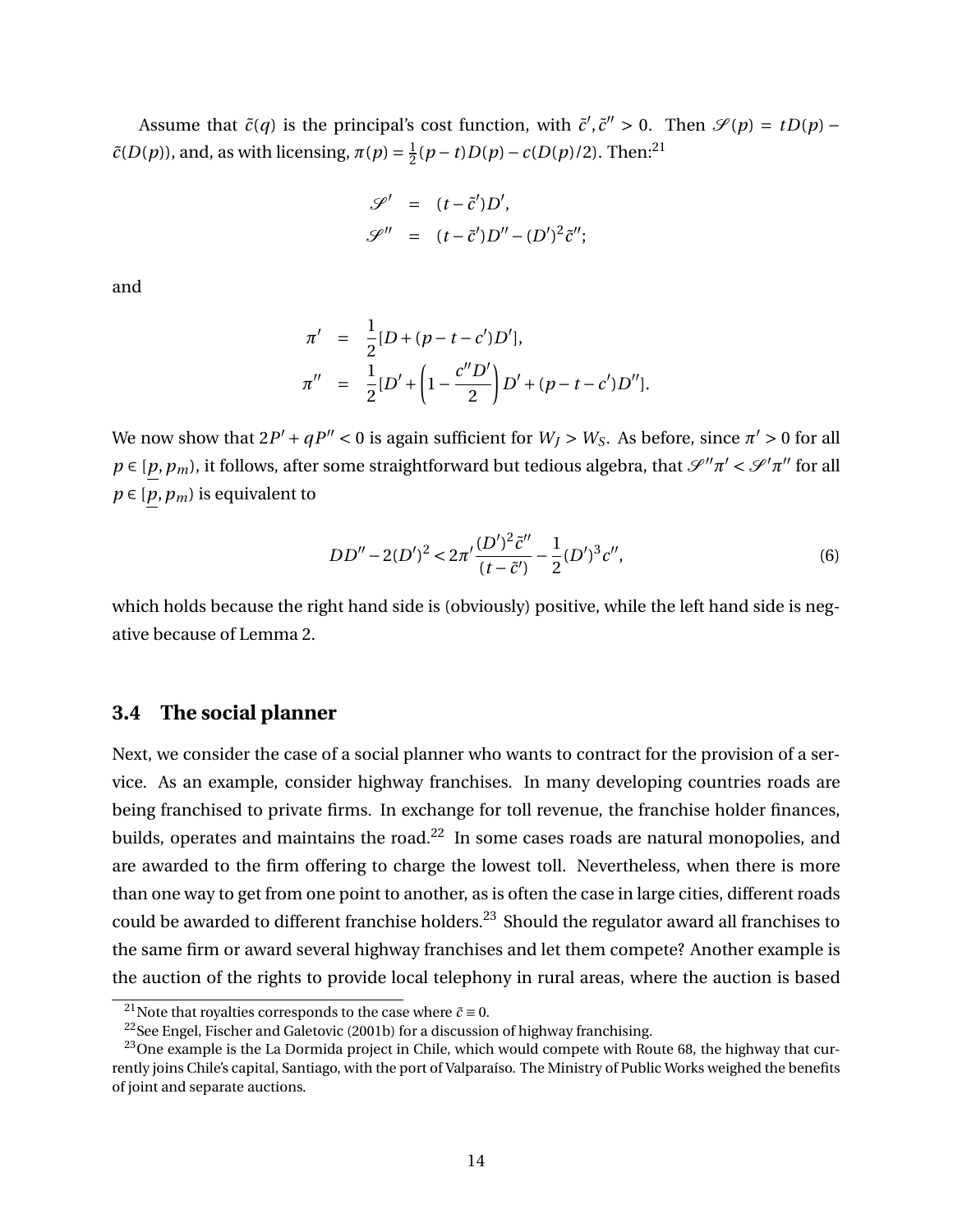on the price of a standard local call. Is it better to have a single company provide the service or would it be better to allocate two companies to the area?

In this case the principal cares about social surplus (i.e. consumer and producer surplus) so that  $\mathscr{S}(p) = \int_{p}^{\infty} D(s) ds + pD(p) - 2c \left( \frac{D(p)}{2} \right)$ 2 ); and  $\pi(p) = \frac{1}{2}$  $\frac{1}{2}pD(p)-c\left[\frac{D(p)}{2}\right]$ 2 i . Then

$$
\mathcal{S}' = (p - c')D', \n\mathcal{S}'' = (p - c')D'' + D' - \frac{1}{2}(D')^2c'',
$$

and  $\pi'$ ,  $\pi''$  are the same as in the case of dealerships (with  $t = 0$ ). Condition (1) now leads to

$$
\frac{(p-c')D''+D'-\frac{1}{2}(D')^2c''}{(p-c')D'}>\frac{(p-c')D''+2D'-\frac{1}{2}(D')^2c''}{D+(p-c')D'},
$$

which, after some algebra yields

$$
(p - c') [DD'' - 2(D')2] < -2\pi' D' + \frac{1}{2} (D')2 Dc'',
$$
\n(7)

which is the same condition as in the case of procurement. Hence, again decreasing marginal revenue is sufficient for  $W_I > W_S$ .

Finally, we present a concrete example which suggests that welfare gains may be important when using a Demsetz auction instead of separate auctions.

**Example** We use the notation and definitions from the preceding subsection and assume  $D(p) = 1 - p$ ,  $c(q) = c_0$ . We also assume that the separate and joint auction of both franchises dissipate all rents.<sup>24</sup> Since  $\mathscr{S}'(p) = -D(p) = p - 1$  and  $\pi(p) = p(1 - p) - c_0$ , we have that  $\pi''/\pi' <$  $\mathscr{S}''/\mathscr{S}'$  if and only if  $-2/(1-2p) < -1/(1-p)$  for all  $p < p_m = 1/2$ , which indeed holds. It follows that the sufficient condition for Proposition 2 is satisfied.

Assume that the ex-ante distribution of market structure outcomes in the case of separate franchises *F* is a point distribution with weights of 1/2 on collusion at the bid price and 1/2 on price competition with price equal to marginal cost (zero). Then  $p_f$  is the smallest solution to  $p(1-p) = c_0$  while  $p_S$  is the smallest solution to  $\frac{1}{2}p(1-p) = c_0$ . The existence of a solution in both cases requires  $c_0 < 1/8$ . Then:

$$
W_J - W_S = \frac{1}{2}(1 - p_J)^2 - \frac{1}{4}\left\{(1 - p_S)^2 + 1\right\} = \frac{1}{8}\left[2\sqrt{1 - 4c_0} - 1 - \sqrt{1 - 8c_0}\right] > 0, \quad \forall c_0 > 0,
$$

Furthermore, in this example a joint auction can lead to a welfare increase as large as 17%.

 $\frac{24}{100}$  Thus the common value of both expressions in Condition 1 is zero.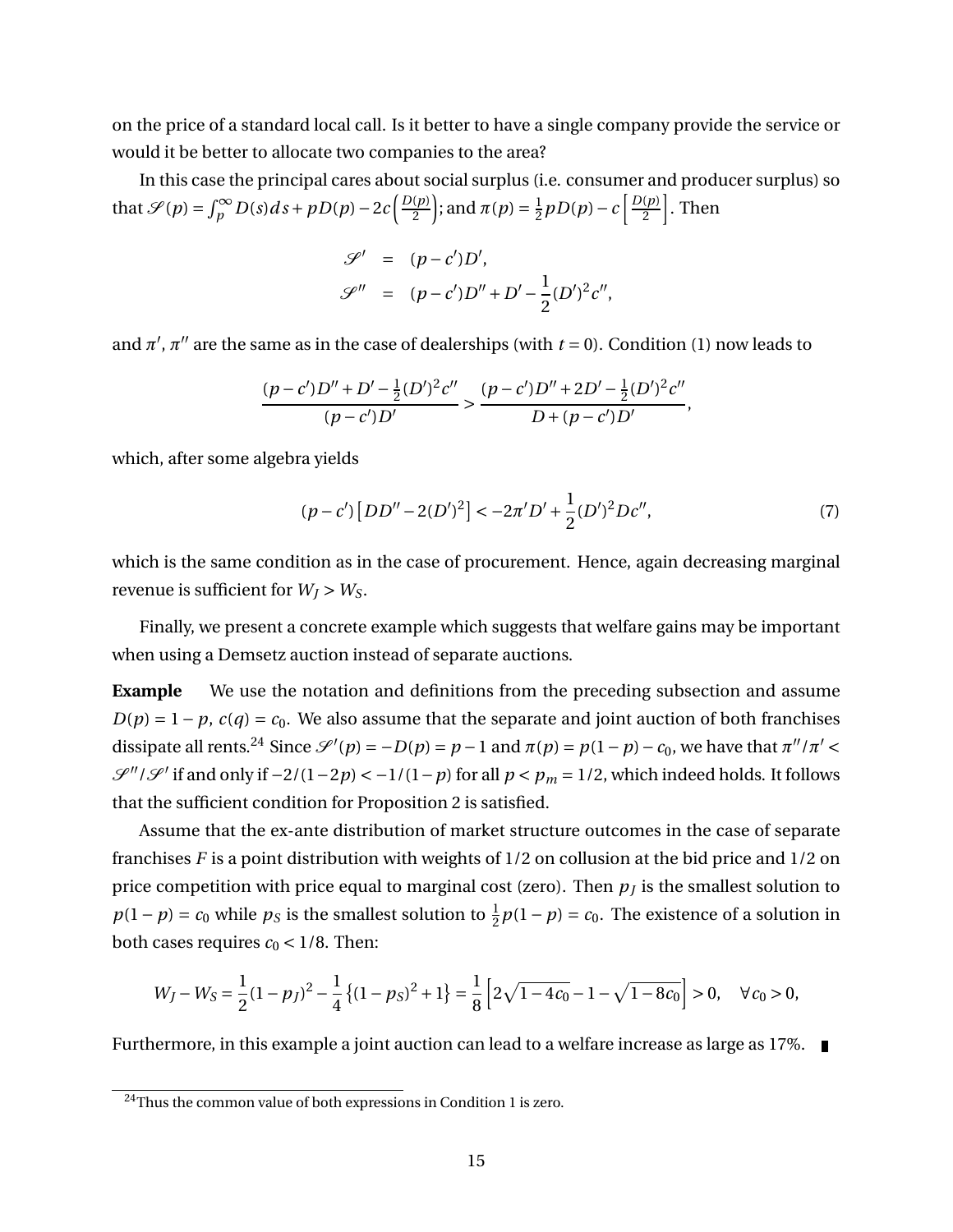## **4 Conclusion**

We have shown a simple condition for a principal to prefer to contract the provision of a good from a single agent via a Demsetz auction, rather than by having multiple agents provide the good under (imperfectly) competitive conditions. In the canonical cases of procurement, royalty contracts and dealerships, decreasing marginal revenue ensures that a Demsetz auction (ex ante competition) is better for the principal than *ex post* competition. This result is surprising, because it is independent of the expected intensity of ex post competition.

The results in this paper do not necessarily imply an endorsement of monopolies, since many relevant factors were left out of our analysis. First, we assumed a single service quality, which can be verified at no cost, even though in most cases quality will be worse in the absence of competition. Second, we ignored political economy and asymmetric information considerations, which may be worse when a regulator deals with a monopoly. Third, we rule out incomplete contracting and the hold-up problem. For example, a manufacturer might prefer to have competing dealers in order to avoid a bilateral monopoly. Finally, we have not considered the possibility of technical change in the delivery of franchise services, a factor that if present makes competition more desirable if it accelerates the introduction of new technologies.

On the other hand, there are some aspects we left out which strengthen the case for a joint auction. First, if agents are risk averse, the preference for joint auctions increases. More importantly, we have assumed that a joint contract does not lead to any cost savings; or, conversely, that ex post competition, which implies more than one agent, does not lead to (fixed) cost duplication. A common concern when formerly monopolistic markets are liberalized is that competition may lead to inefficient cost duplication through "excessive" entry.<sup>25</sup> With a Demsetz auction, however, cost duplication is no longer an issue. Our result indicates that an exclusive contract may be preferable even when it does not prevent fixed-cost duplication.

<sup>25</sup>See, for example, Armstrong (2000).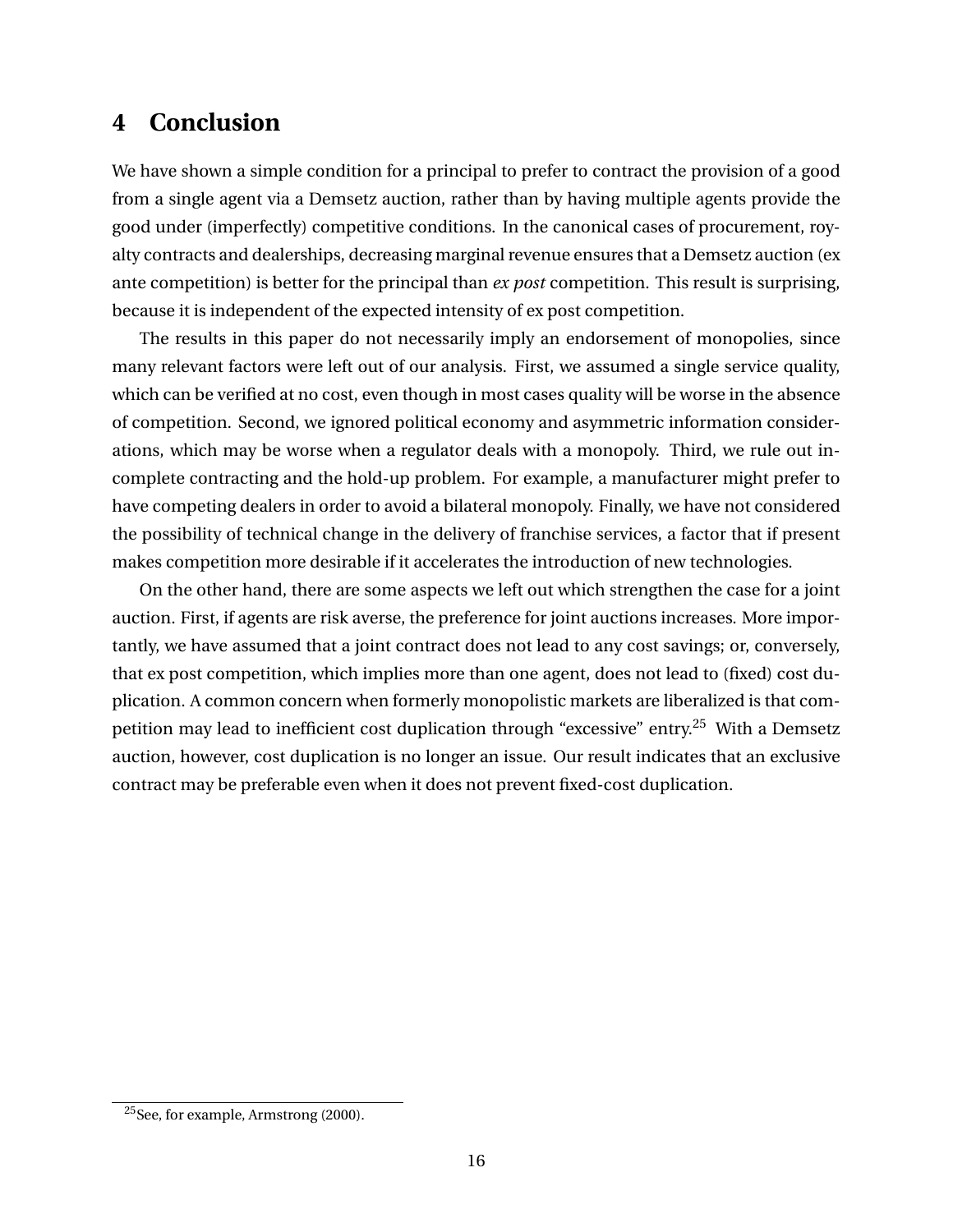# Appendix

### **A Proof of Proposition 2**

Differentiating both sides of  $\pi \circ \pi^{-1}(p) = p$  leads to:

$$
(\pi^{-1})'(p) = \frac{1}{\pi'(\pi^{-1}(p))}.
$$
\n(8)

Hence:

$$
(\mathcal{S} \circ \pi^{-1})'(p) = \mathcal{S}'(\pi^{-1}(p))(\pi^{-1})'(p) = \frac{\mathcal{S}'(\pi^{-1}(p))}{\pi'(\pi^{-1}(p))}.
$$
\n(9)

Differentiating both sides of (8) with respect to *p* and using (9) leads to:

$$
(\mathcal{S} \circ \pi^{-1})''(p) = \frac{\mathcal{S}''\pi' - \mathcal{S}'\pi''}{(\pi')^3},
$$

where all terms on the r.h.s. are evaluated at  $\pi^{-1}(p)$ . Since  $\pi' > 0$  this implies that  $\mathscr{S} \circ \pi^{-1}$  is concave if and only if  $\mathscr{S}''\pi' < \mathscr{S}'\pi''$ . And since  $\mathscr{S}' < 0$  and  $\pi' > 0$  we conclude that  $\pi''/\pi' <$  $\mathscr{S}''/\mathscr{S}'$  is necessary and sufficient for concavity of  $\mathscr{S}\circ\pi^{-1}.$  The result now follows.

## **B Proof of Lemma 2**

To prove (i) and (ii) totally differentiate the identity  $q \equiv D[P(q)]$  with respect to *q* to obtain

$$
1=D'P',
$$

from which (i) follows. Next, totally differentiate  $P'(q) \equiv \frac{1}{D'[P(q)]}$  with respect to *q* to obtain

$$
P'' = -\frac{D''}{(D')^2}P',
$$

from which (ii) follows by substituting  $\frac{1}{D'}$  for  $P'.$  The proof of (iii) and (iv) is analogous and we omit it.

## **C Proof of Lemma 3**

**Proof.** Sufficiency: use (i) and (ii) in Lemma 1 to substitute for  $P'$  and  $P''$ . Necessity: use (iii) and (iv) to substitute for  $D$ ,  $D'$  and  $D''$ .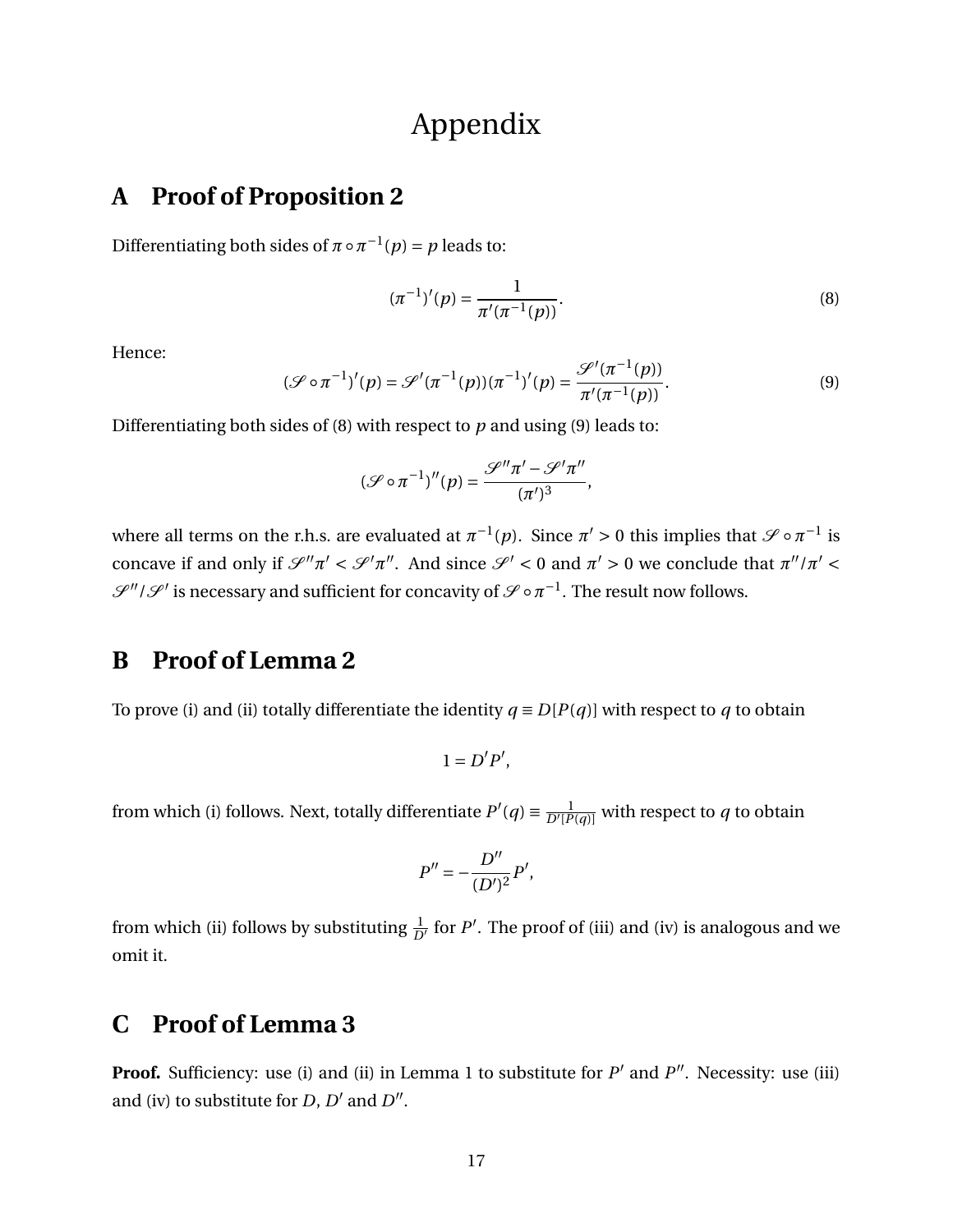### **References**

- [1] Armstrong, M., "Regulation and inefficient entry", mimeo, Nuffield College, Oxford, 2000.
- [2] Caillaud, B., and J. Tirole, "Essential Facility Financing and Market Structure," *Journal of Public Economics*, (88)3, 667–694, 2004.
- [3] Calvert, R., *The Encyclopedia of Patent Practice and Invention Management*. New York: Reinhold, 1964
- [4] Chadwick, E., "Results of Different Principles of Regulation in Europe," *Journal of the Royal Statistical Society*, Series A22, 381–420, 1859
- [5] Demsetz, H., "Why Regulate Utilities," *Journal of Law and Economics*, **11**, 55–66, 1968
- [6] Engel, E., R. Fischer and A. Galetovic, "How to Auction an Essential Facility when Underhand Agreements are Possible," NBER Working Paper #8146, 2001a
- [7] Engel, E., R. Fischer and A. Galetovic, "Least-Present-Value-of-Revenue Auctions and Highway Franchises," *Journal of Political Economy*, **109**, 993–1020, 2001b
- [8] Gallini, N. "Deterrence Through Market Sharing: A Strategic Incentive for Licencing," *American Economic Review* **74**, 931–941, 1984
- [9] Harstad, R. and M. Crew, "Franchise Bidding Without Holdups: Utility Regulation with Efficient Pricing and Choice of Provider," *Journal of Regulatory Economics* **15**, 141-163, 1999
- [10] Katz, M. and C. Shapiro, "On the Licencing of Innovations," *Rand Journal of Economics* **16** 504–520, 1985
- [11] Laffont, J. y J. Tirole, *A Theory of Incentives in Procurement and Regulation*. Cambridge, MIT Press, 1993
- [12] Lafontaine F. and K. Shaw, "The Dynamics of Franchise Contracting: Evidence from Panel Data", *Journal of Political Economy* **107**, 1041-1080, 1999.
- [13] Posner, R., "The Appropriate Scope for Regulation in Cable Television," *Bell Journal of Economics* **3**, 335-358, 1972
- [14] Pratt, J., "Risk Aversion in the Small and in the Large," *Econometrica* **32**, 122–136, 1964